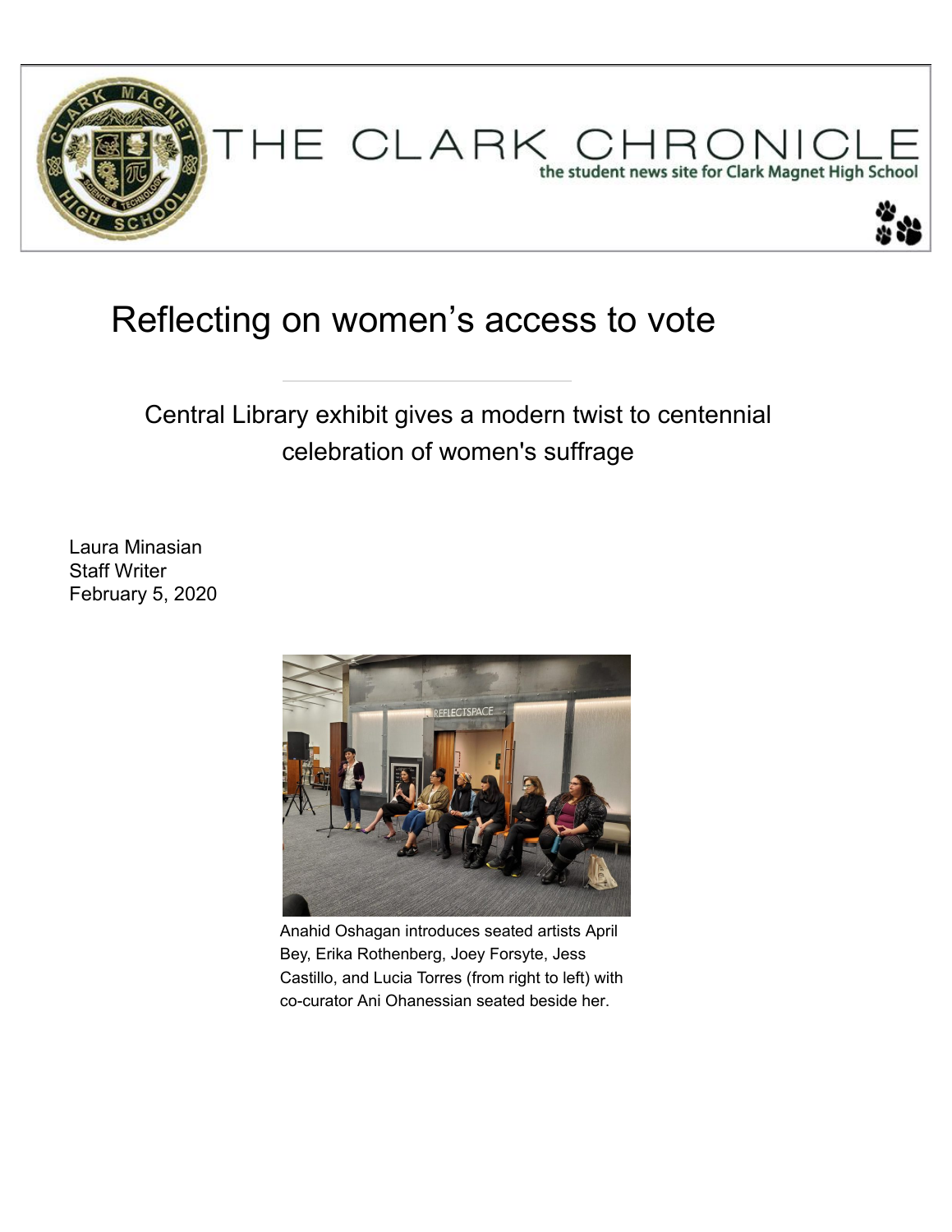"Within history there are multiple perspectives, and some are told, and some are not," said Anahid Oshagan as she introduced a brand-new exhibition about women's suffrage at the Glendale Central [Library's ReflectSpace, which](https://clarkchronicle.com/staff_profile/laura-minasian/) opened its newest exhibition, *Access: A Century After Women's Right to Vote*. The exhibition's opening was Jan. 31 and the exhibit will continue through March 15.

[Curated by Ani Ohanessian and Ara and Anahid Osh](https://clarkchronicle.com/staff_profile/laura-minasian/)agan, this showcase features art from community members and groups including April Bey, Kim Abeles, Joey Forsyte, Erika Rothenberg, and the Las Fotos Project. Each of these artists offers artwork that contributed to the question: Have women achieved empowerment and access to power with the right to vote?

Curious attendees, numbering about 50, were welcomed to

enter and explore the space, which included several pieces of art related to women's suffrage, a voting-registration area, and plaques describing artists and the type of work they do.

[After the attendees were familiar with the works, they wer](#page--1-0)e [invited to have a seat as the artists sat](https://clarkchronicle.com/category/hoc-front/?list?list)  before them to answer questions Ohanessian presented to them, and also to engage in an open forum, allowing audience members to ask questions or ma[ke statements. This "Artist Talk"](https://clarkchronicle.com/humans-of-clark/2019/12/07/jason-salazar/) [clarified each artist's purpose and developed their persona](https://www.facebook.com/sharer/sharer.php?u=https%3A%2F%2Fclarkchronicle.com%2Fnews%2F2020%2F02%2F05%2Freflecting-on-womens-access-to-the-vote%2F).



Laura Minasian (https://clarkchronicle.com/staff\_profile/lauraminasian/)

"I do a very out[there,](https://clarkchronicle.com/news/2020/02/05/reflecting-on-womens-access-to-the-vote//?print=true) skewed portrait of America." artist Erika

> Erika Rothenberg's "The New! Star-Spangled Banner" is based on an exhibition she did at the New Museum in N[ew York.](https://clarkchronicle.com/multimedia/video/2018/05/01/march-for-our-lives-2018/)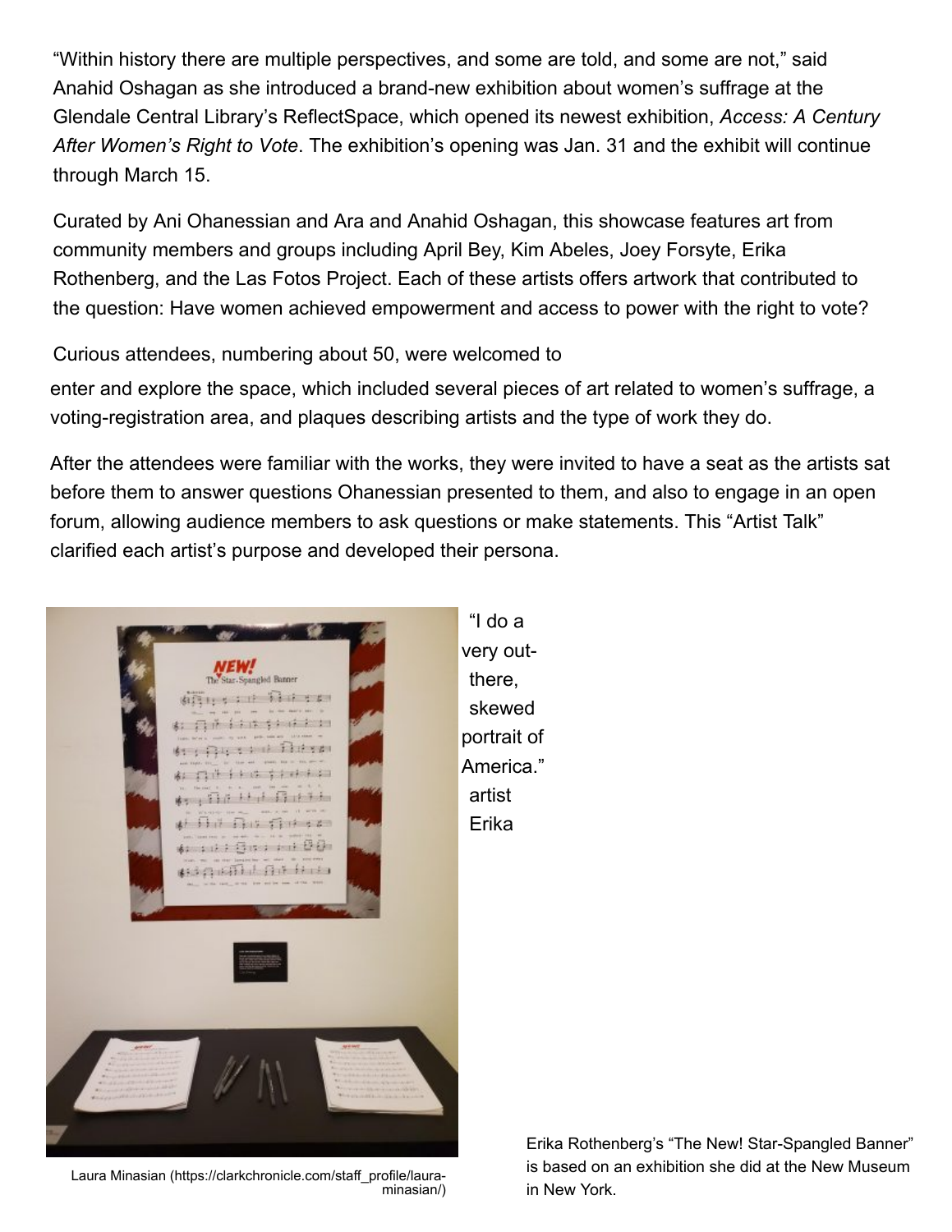Rothenberg said. When asked about how her role as an ar[tist affects making change in today's](https://clarkchronicle.com/multimedia/video/2018/05/01/cinematography-trip-to-fort-tejon-2018/)  society, Rothenberg said, "Art can give a new way of looking at something and empower people to fight for the things they care about."

Regarding the same question, artist April Bey said, "It's not [my responsibility to solve problems,](https://clarkchronicle.com/multimedia/video/2017/11/01/clarktoberfest-2017/)  but I can steer

questions in a way to make solutions possible. You should [vote for things you need. Vote with a](https://clarkchronicle.com/multimedia/video/2017/04/25/car-show-video-2017/)  progressive mindset and don't be coerced into sentiment."

On the same topic, artist Joey Forsyte highlighted the imp[ortance of voting and the major effect it](https://clarkchronicle.com/category/multimedia/video/)  can create. "18 to 34 year-olds are 40 percent of eligible voters. If you all went out and voted, you could determine what the future of this country is," Forsyte said.

Associate Director of Las Fotos Project Lucia Torres had strong advice to young voters and delivered a message of activism. "Tear it up. Dismantle the s[ystems of sexism and](https://twitter.com/Clark_Pubs) racism. Just tear it up," Torres said.

High school sophomores Essence and Elise, both of whom declined to disclose their last names, said they had come because of parental influence and blossoming interest in exhibitions. "I think it's cool that it's in the library because a lot of galleries are not in connection with the people," Elise said.

Glendale Central Library Director Gary Schaffer hopes that th[e youth of the City of](https://twitter.com/Clark_Pubs) Glendale and beyond will continue showing interest in the library's ReflectS[pace](https://twitter.com/intent/like?tweet_id=1253795246703554563). He also believes the library's ReflectSpace can contribute to an educated and aware community. "I think to stick one's head in the sand and pretend that none of this goes on is not the proper way to do it. Those who do not study history are doomed to repeat it," Schaffer said.

Co-curator Anahid Oshagan emphasized the appreciation she had for the fact that the artists were all female, since they can more accurately portray the sentim[ents](https://twitter.com/Clark_Pubs) that [women thro](https://twitter.com/Clark_Pubs)ughout history have felt. "Women add a layer of flavor, empathy and depth," Oshagan said.

[Co-curator Ara Oshagan delved into the spec](https://clarkchronicle.com/staff_profile/laura-minasian/)ialty of the library's ReflectSpace. "There are some galleries that address [social justice and human rights issues[\] on](https://twitter.com/intent/like?tweet_id=1249934362973528071)ce in a while but this is completely dedicated to it, so it's a very unique space." Oshagan said. "We alway approach things with a witness narrative. If we're dealing with women's